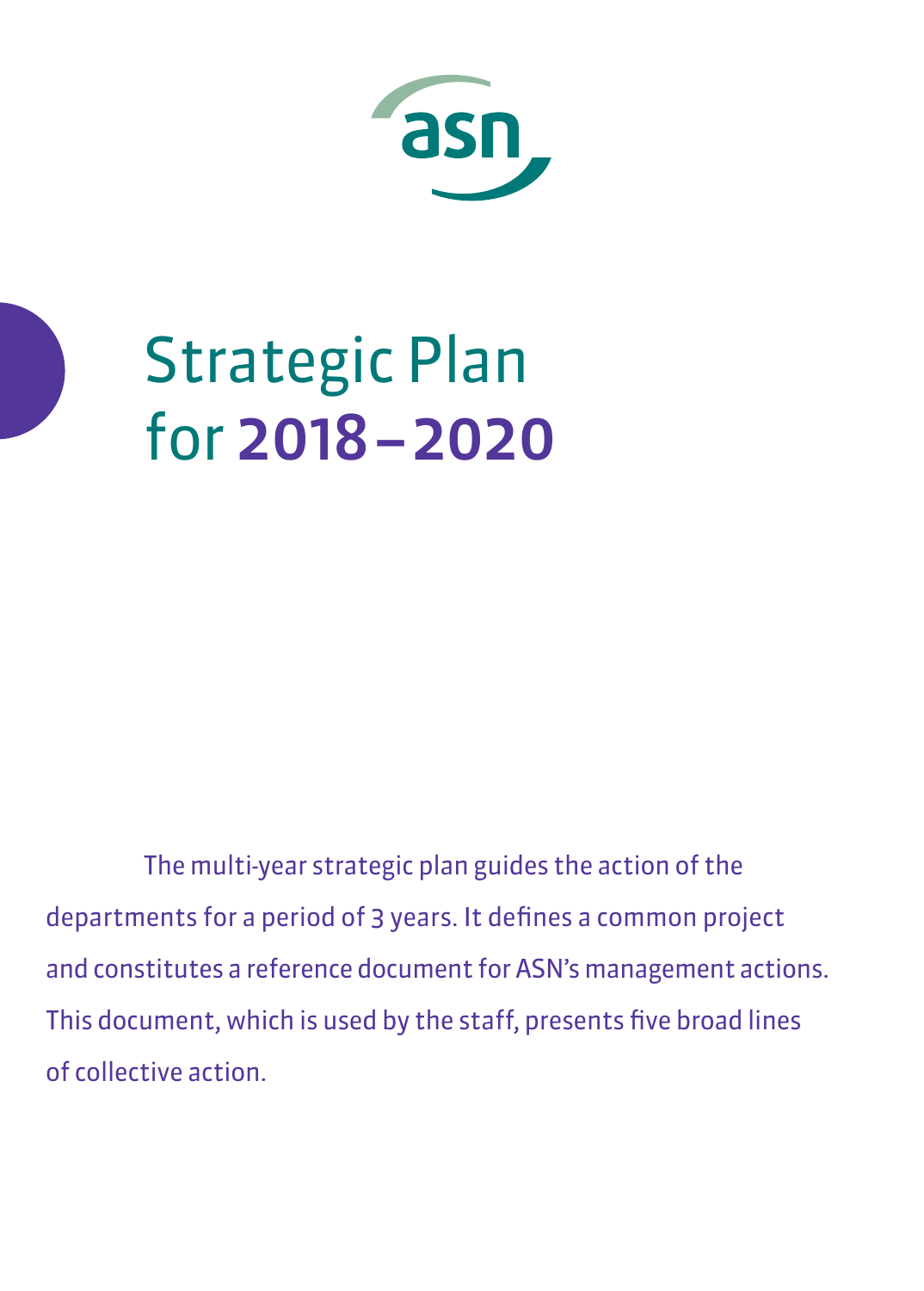# **1** Reinforce the implementation of a graded and efficient approach to our oversight

#### 1 | **1**

Define regulatory frameworks that enhance assuming of responsibilities; improve the assessment of the impact of our regulatory decisions and take better account of the lessons learned from their application

#### 1 | **2**

Apply the new systems applicable to small-scale nuclear activities and to Basic Nuclear Installation (BNI) modifications and the conclusions of the review of the small-scale nuclear activities oversight system

#### 1 | **3**

Examine more systematically the appropriateness of resorting to individual prescriptions and means of enforcement or sanctions, and make the associated procedures more practical

### 1 | **4**

Alleviate or tighten the oversight of nuclear activities according to the manner in which the persons or entities in charge of them exercise their responsibilities with regard to protection of people and the environment

## **2** Better manage the technical examinations process

#### 2 | **1**

Increase the technical involvement of ASN in the analysis of the files submitted to it, starting by structuring the examinations and checking the completeness and quality of the technical justifications provided by the licensees and, if necessary, reminding them of their responsibility

### 2 | **2**

Better supervise and monitor the technical support appraisals to take robust decisions within known time frames

### 2 | **3**

Adapt the methods of informing and ensuring the participation of the public and stakeholders to ensure more enlightened discussions and decisions on the subjects representing the highest risks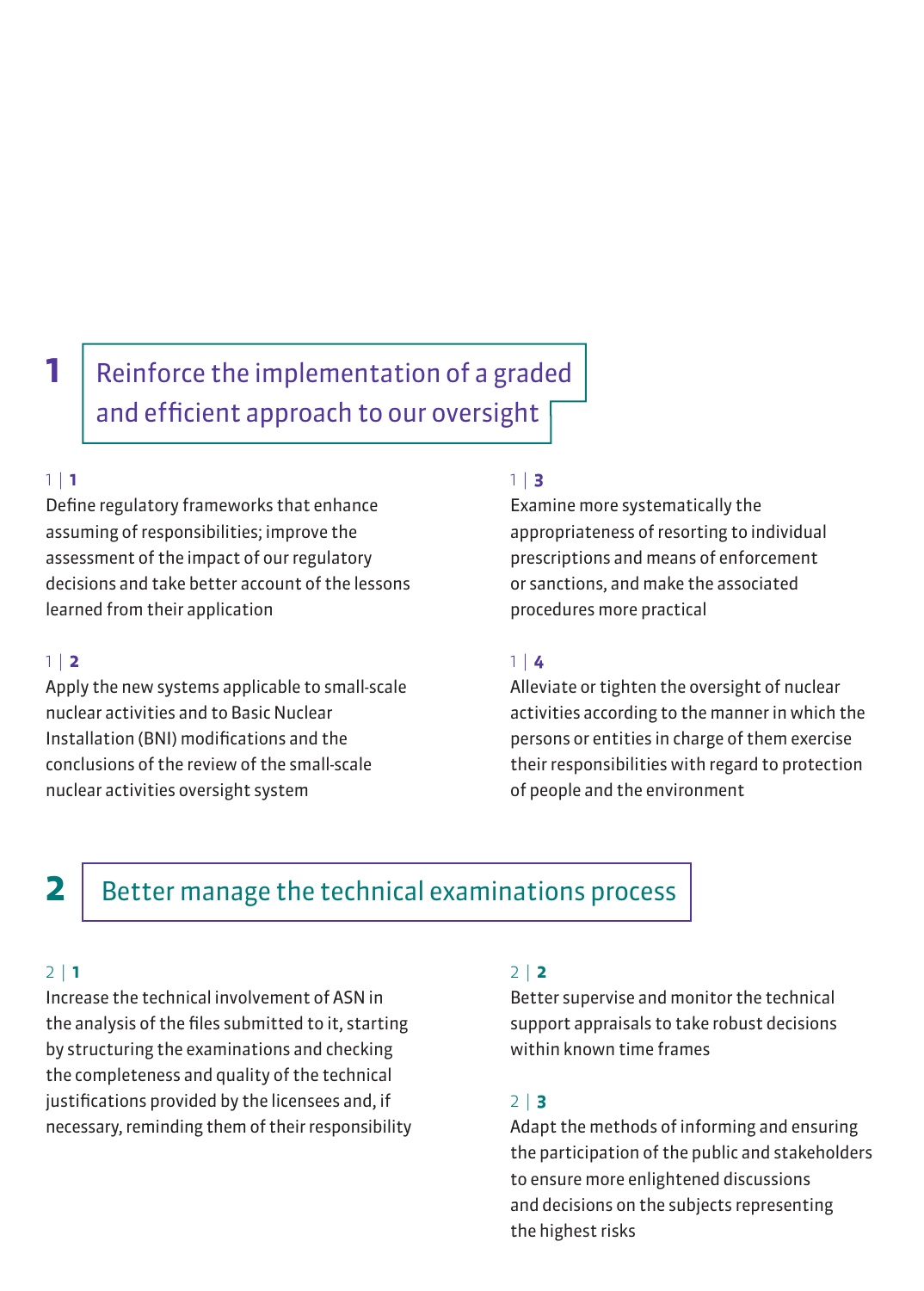# **3** Reinforce the effectiveness of our action on the ground

#### 3 | **1**

Increase the inspectors' capacity to detect and qualify deviations and prioritise them with respect to the oversight implications

#### 3 | **2**

Develop new, better-targeted and more modular inspection practices

#### 3 | **3**

Improve the link between inspection and our other oversight activities in order to better assess the situations

#### 3 | **4**

Put in place an appropriate oversight framework to counter the risk of concealment and falsification

#### 3 | **5**

Make ASN's contribution to emergency and post-accident situations more robust

#### 3 | **6**

Make all the aspects of our action on the ground better known

4 Consolidate our functioning

#### 4 | **1**

Enhance human resource and personnel career management

#### 4 | **2**

Adapt the training and qualification system consistently with the new strategic objectives

#### 4 | **3**

Increase our independence of management

#### 4 | **4**

Start the digital transformation of our oversight and our relations with the stakeholders

#### 4 | **5**

Enhance the coordination of the ASN regional divisions by the departments in their areas of competence and by the Director-General's Office